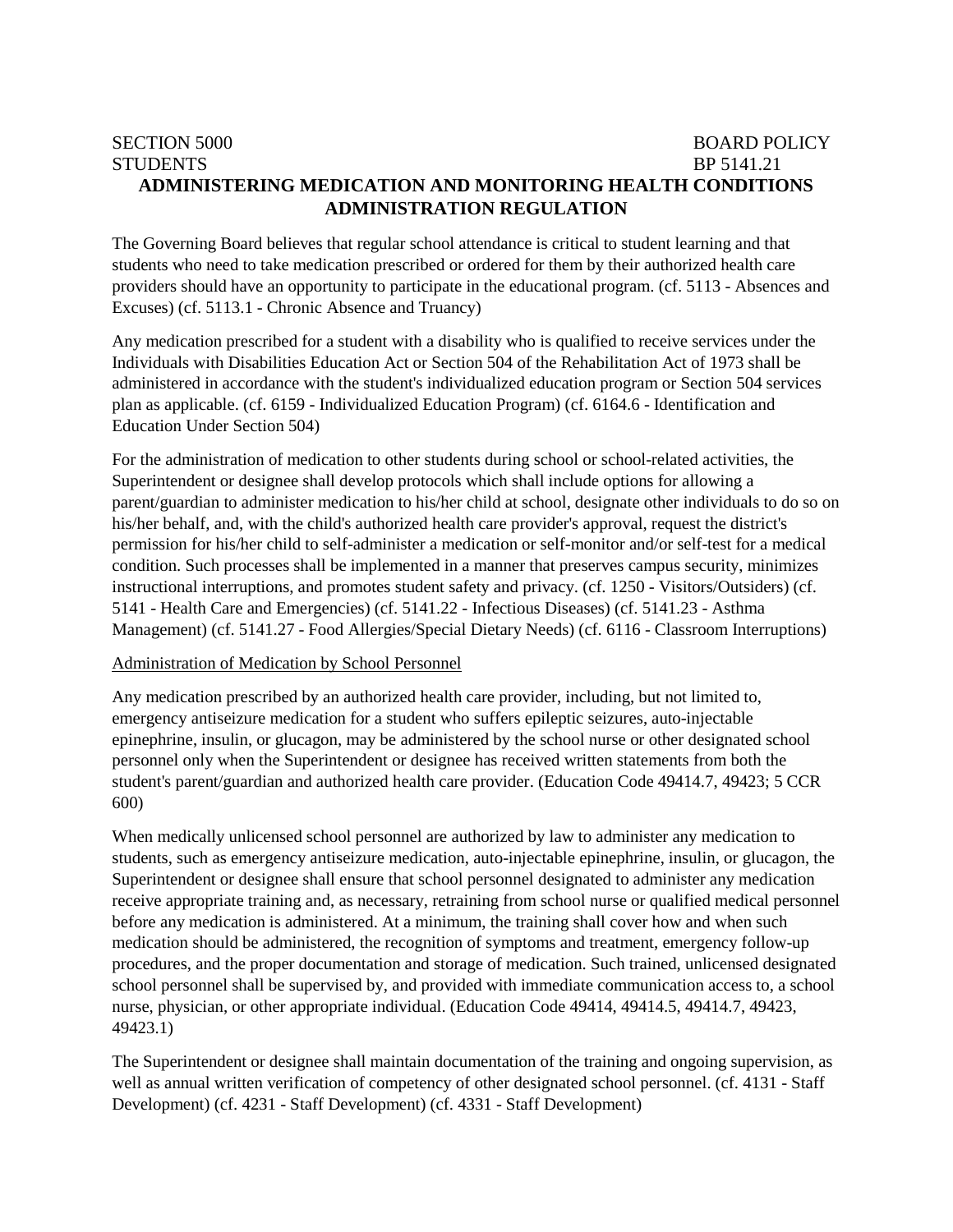School nurses and other designated school personnel shall administer medications to students in accordance with law, Board policy, and administrative regulation and shall be afforded appropriate liability protection. (cf. 3530 - Risk Management/Insurance) (cf. 4119.42/4219.42/4319.42 - Exposure Control Plan for Bloodborne Pathogens) (cf. 4119.43/4219.43/4319.43 - Universal Precautions)

Legal Reference:

## EDUCATION CODE

48980 Notification at beginning of term

49407 Liability for treatment

49408 Emergency information

49414 Emergency epinephrine auto-injectors

49414.5 Providing school personnel with voluntary emergency training

49414.7 Emergency medical assistance: administration of epilepsy medication

49422-49427 Employment of medical personnel, especially:

49423 Administration of prescribed medication for student

49423.1 Inhaled asthma medication

49480 Continuing medication regimen; notice

#### BUSINESS AND PROFESSIONS CODE

2700-2837 Nursing, especially:

2726 Authority not conferred

2727 Exceptions in general

3501 Definitions

4119.2 Acquisition of epinephrine auto-injectors

CODE OF REGULATIONS, TITLE 5

600-611 Administering medication to students

620-627 Administration of emergency antiseizure medication by trained volunteer nonmedical school personnel

UNITED STATES CODE, TITLE 20

1232g Family Educational Rights and Privacy Act of 1974

1400-1482 Individuals with Disabilities Education Act

UNITED STATES CODE, TITLE 29

794 Rehabilitation Act of 1973, Section 504

approved: December 14, 2016 Oxnard, California revised: 11/30/16 **REVISED: 1/18/17 (2nd reading waived)**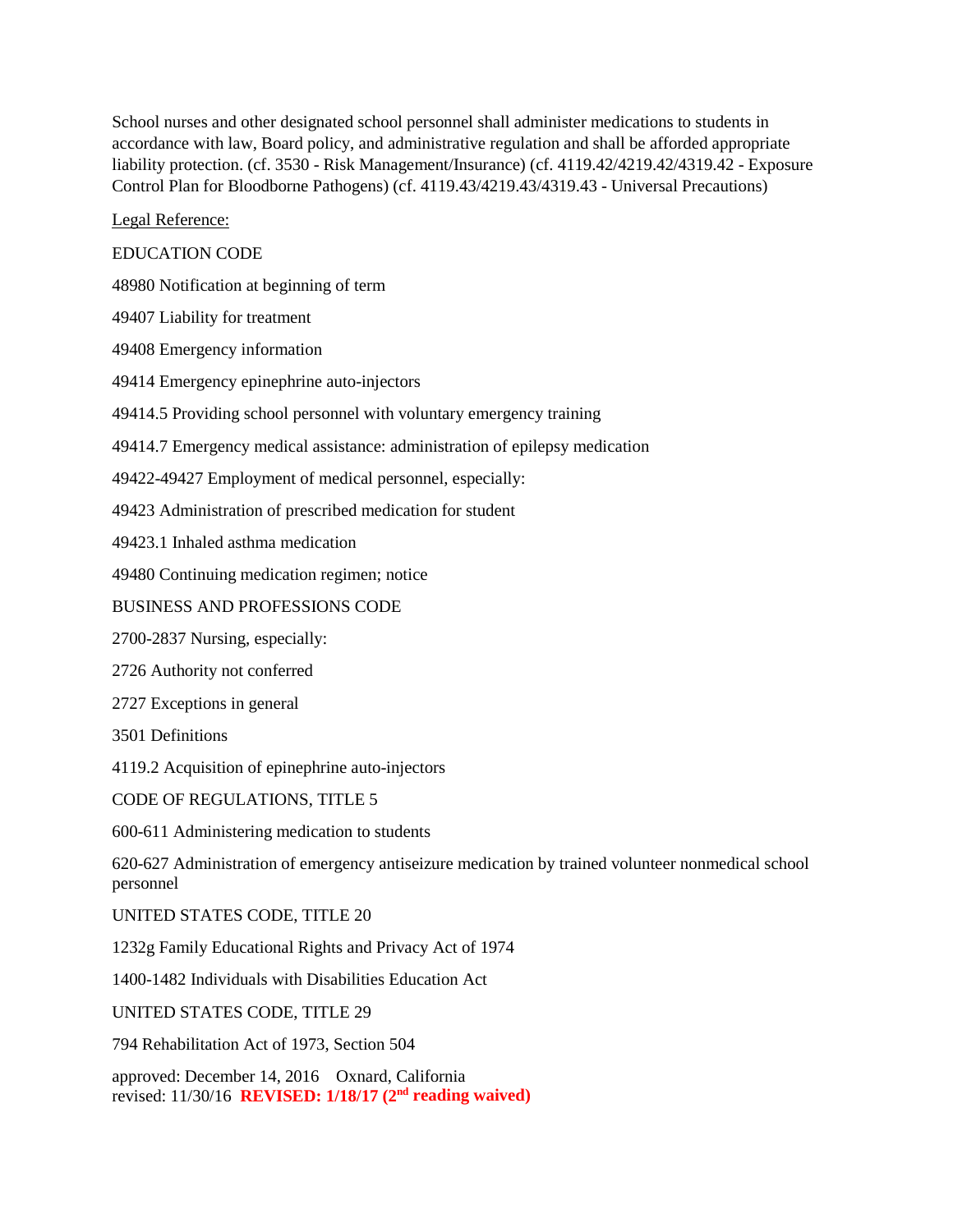## SECTION 5000 ADMINISTRATIVE REGULATIONS STUDENTS AR 5141.21

# **Administering Medication And Monitoring Health Conditions**

## Definitions

Authorized health care provider means an individual who is licensed by the State of California to prescribe or order medication, including, but not limited to, a physician or physician assistant. (Education Code 49423; 5 CCR 601)

Other designated school personnel means any individual employed by the district, including a nonmedical school employee, who has volunteered or consented to administer medication or otherwise assist the student and who may legally administer the medication to the student or assist the student in the administration of the medication. (5 CCR 601, 621)

Medication may include not only a substance dispensed in the United States by prescription, but also a substance that does not require a prescription, such as over-the-counter remedies, nutritional supplements, and herbal remedies. (5 CCR 601)

Emergency medical assistance for a student suffering an epileptic seizure means the administration of an emergency antiseizure medication such as diazepam rectal gel and other emergency medications approved by the federal Food and Drug Administration for patients suffering from epileptic seizures. (Education Code 49414.7; 5 CCR 621)

Epinephrine auto-injector means a disposable drug delivery system with a spring-activated needle that is designed for emergency administration of epinephrine to provide rapid, convenient first aid for persons suffering a potentially fatal reaction to anaphylaxis. (Education Code 49414)

Anaphylaxis means a potentially life-threatening hypersensitivity to a substance, which may result from an insect sting, food allergy, drug reaction, exercise, or other cause. Symptoms may include shortness of breath, wheezing, difficulty breathing, difficulty talking or swallowing, hives, itching, swelling, shock, or asthma. (Education Code 49414) (cf. 5141.23 - Asthma Management) (cf. 5141.27 - Food allergies/Special Dietary Needs)

#### Notifications to Parents/Guardians

At the beginning of each school year, the Superintendent or designee shall notify parents/guardians of the options available to students who need to take prescribed medication during the school day and the rights and responsibilities of parents/guardians regarding those options. (Education Code 49480) (cf. 5145.6 - Parental Notifications)

In addition, the Superintendent or designee shall inform the parents/guardians of any student on a continuing medication regimen for a nonepisodic condition of the following requirements: (Education Code 49480)

1. The parent/guardian is required to inform the school nurse or other designated employee of the medication being taken, the current dosage, and the name of the supervising physician.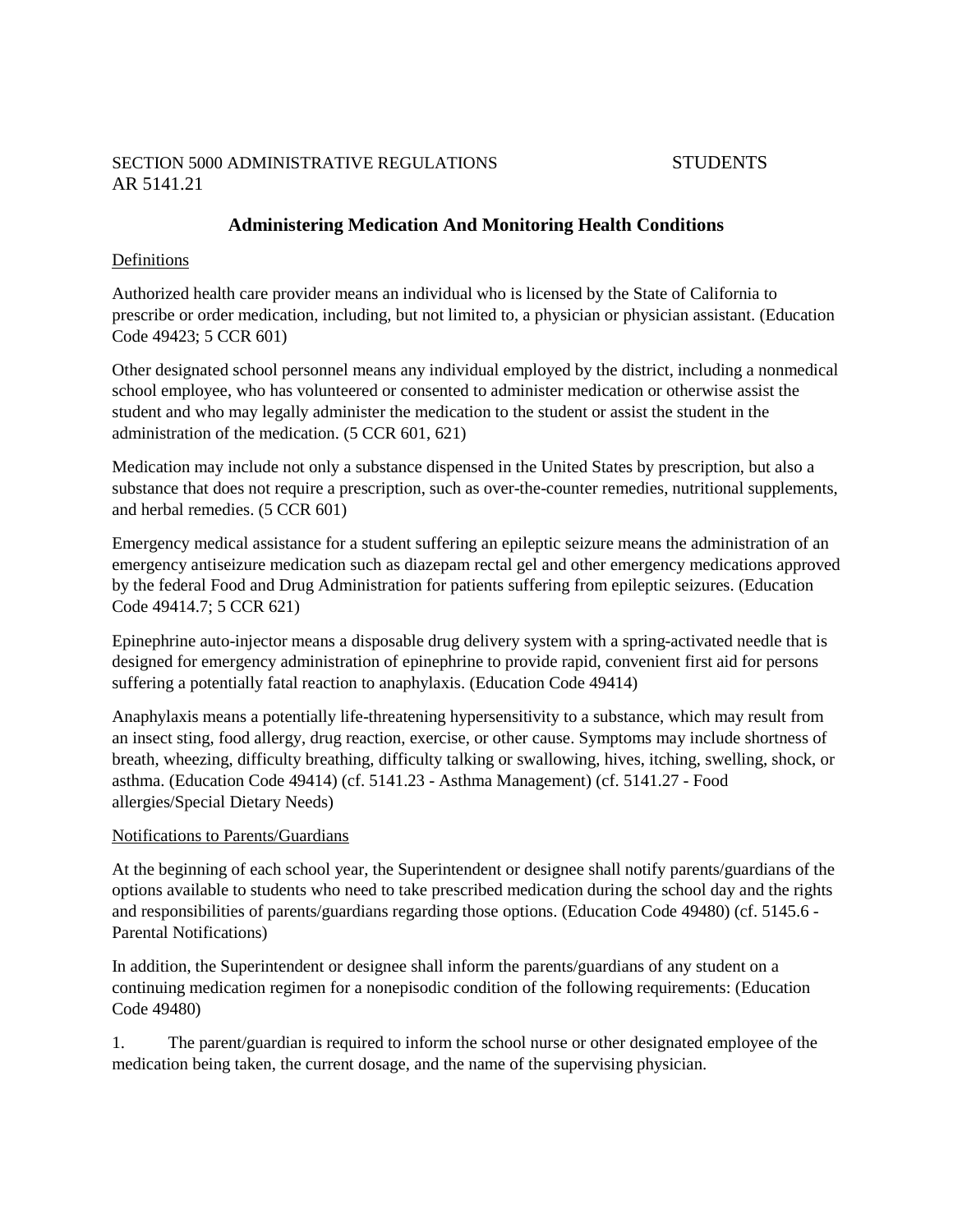2. With the parent/guardian's consent, the school nurse or other designated employee may communicate with the student's physician regarding the medication and its effects and may counsel school personnel regarding the possible effects of the medication on the student's physical, intellectual, and social behavior, as well as possible behavioral signs and symptoms of adverse side effects, omission, or overdose.

The authorized health care providers' written authorization shall clearly provide:

- 1. Identify the student.
- 2. Identify the medication.

3. Specify the method, dosage, and time schedules by which the medication is to be taken.

4. Contain the name, address, telephone number and signature of the authorized health care provider.

The parent/guardian's written consent shall provide:

1. Identify the student.

2. Grant permission for the authorized district representative to communicate directly with the student's physician, as may be necessary, regarding the physician's written statement or any other questions that may arise with regard to medication.

3. Contain an acknowledgment that the parent/guardian understands how district employees will administer or otherwise assist the student in the administering of the medication.

4. Contain an acknowledgment that the parent/guardian understands how his/her responsibilities to enable district employees to administer or otherwise assist the student in the administration of medication including, but not limited to, the parent/guardian's responsibility to provide a written statement from the physician and to ensure that the medication is delivered to the school in a proper container by an individual legally authorized to be in possession of the medication.

5. Contain an acknowledgment that the parent/guardian may terminate consent for such administration at any time.

## Parent/Guardian Responsibilities

The responsibilities of the parent/guardian of any student who may need medication during the school day shall include, but are not limited to:

1. The parent/guardian shall annually provide the Superintendent or Credentialed School Nurse a new written statement from the designated health care provider each school year as described in the sections "Parent/Guardian Statement" and "Health Care Provider Statement" below. The parent/guardian shall provide a new authorized health care provider's statement if the medication, dosage, frequency of administration, or reason for administration changes. (Education Code 49414.5, 49414.7, 49423, 49423.1; 5 CCR 600, 626)

2. If the student is on a continuing medication regimen for a nonepisodic condition, informing the school nurse or other designated certificated employee of the medication being taken, the current dosage, and the name of the supervising physician and updating the information when needed. (Education Code 49480)

3. Parents/guardians shall provide medications in properly labeled, original containers along with the authorized health care provider's instructions. For prescribed or ordered medication, the container also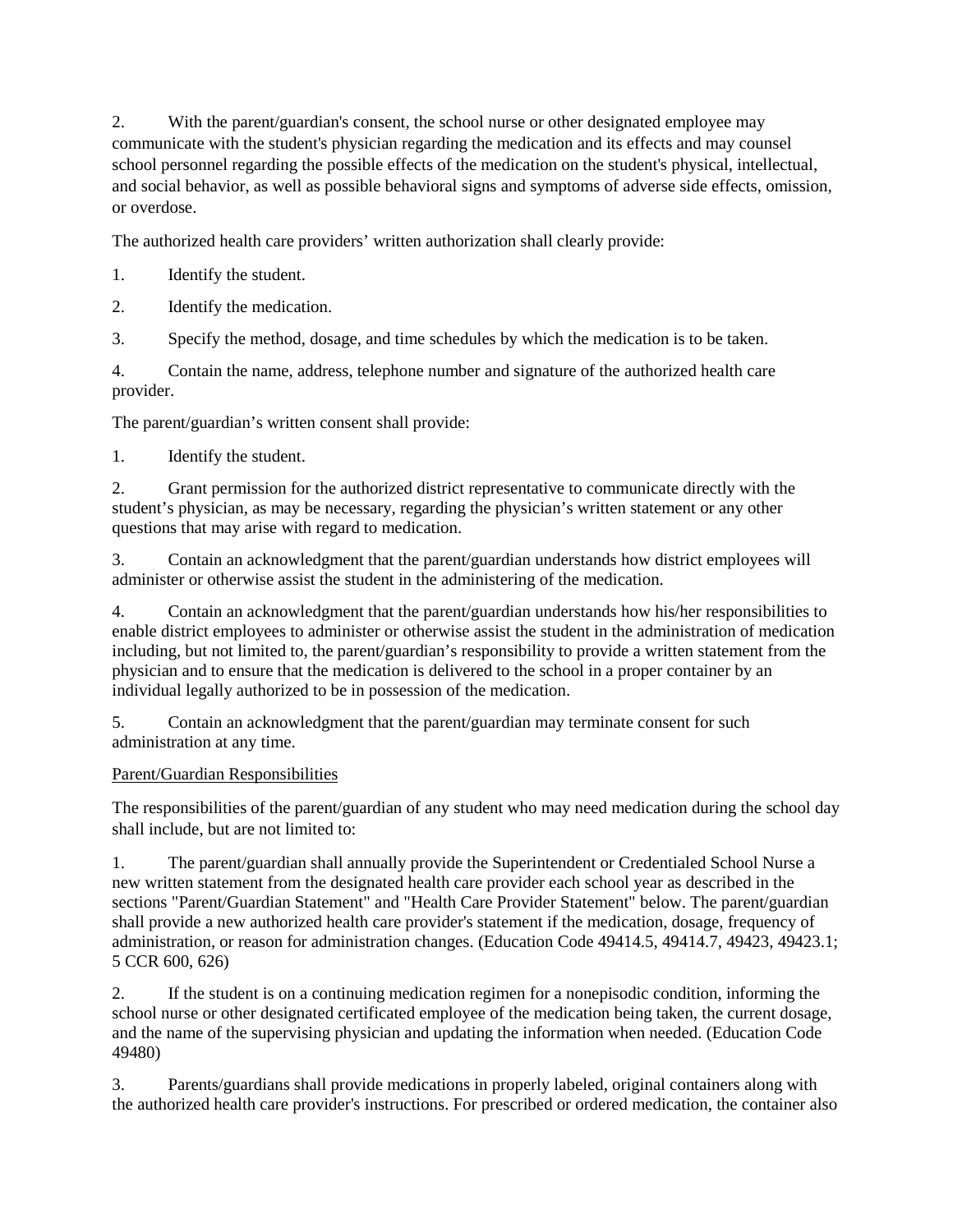bear the name and telephone number of the pharmacy, the student's identification, and the name and phone number of the authorized health care provider, and their instructions. (5 CCR 606)

4. Medications that are not in their original container shall not be accepted or administered. Medications shall be delivered to the school by the parent/guardian, unless the Superintendent or designee authorizes another method of delivery.

If a parent/guardian has requested that his/her child be allowed to carry and self-administer prescription auto-injectable epinephrine, prescription inhaled asthma medication, or prescribed insulin and blood glucose monitoring, the parent/guardian's written statement shall also: (Education Code 49423, 49423. l)

## Parent/Guardian Statement

When district employees are to administer medication to a student, the parent/guardian's written statement shall:

1. Identify the student

2. Grant permission for an authorized district representative to communicate directly with the student's authorized health care provider and pharmacist, as may be necessary, regarding the health care provider's written statement or any other questions that may arise with regard to the medication

3. Contain an acknowledgment that the parent/guardian understands how district employees will administer the medication or otherwise assist the student in its administration

4. Contain an acknowledgment that the parent/guardian understands his/her responsibilities to enable district employees to administer or otherwise assist the student in the administration of medication, including, but not limited to, the parent/guardian's responsibility to provide a written statement from the authorized health care provider, to ensure that the medication is delivered to the school in a proper container by an individual legally authorized to be in possession of the medication, and to provide all necessary supplies and equipment

5. Contain an acknowledgment that the parent/guardian understands that he/she may terminate the consent for the administration of the medication or for otherwise assisting the student in the administration of medication at any time

In addition to the requirements in items #1-5 above, if a parent/guardian has requested that his/her child be allowed to carry and self-administer prescription auto-injectable epinephrine or prescription inhaled asthma medication, the parent/guardian's written statement shall: (Education Code 49423, 49423.1)

1. Consent to the self-administration

2. Release the district and school personnel from civil liability if the student suffers an adverse reaction as a result of self-administering the medication

In addition to the requirements in items #1-5 above, if a parent/guardian wishes to designate an individual who is not an employee of the district to administer medication to his/her child, the parent/guardian's written statement shall clearly identify the individual and shall state:

- 1. The individual's willingness to accept the designation
- 2. That the individual is permitted to be on the school site
- 3. Any limitations on the individual's authority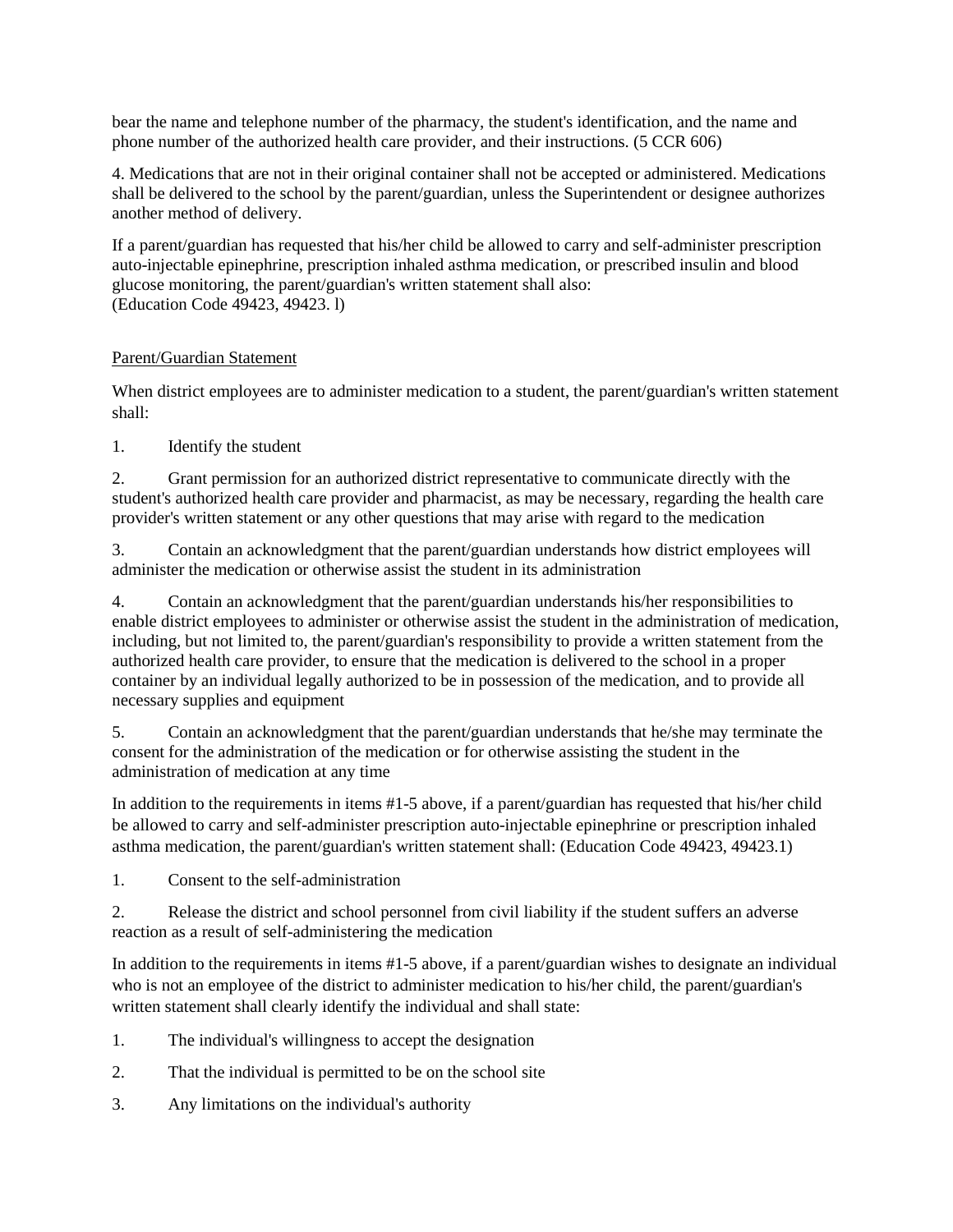## Health Care Provider Statement

When any district employee is to administer prescribed medication to a student, or when a student is to be allowed to carry and self-administer auto-injectable epinephrine or prescribed diabetes or asthma medication during school hours, the authorized health care provider's written statement shall include:

1. Clear identification of the student (Education Code 49414.7, 49423, 49423.1; 5 CCR 602, 626)

2. The name of the medication (Education Code 49414.7, 49423, 49423.1; 5 CCR 602, 626)

3. The method, amount, and time schedules by which the medication is to be taken (Education Code 49414.7, 49423, 49423.1; 5 CCR 602, 626)

4. If a parent/guardian has requested that his/her child be allowed to self-administer medication, confirmation that the student is able to self-administer the medication (Education Code 49423, 49423.1; 5 CCR 602)

5. For medication that is to be administered on an as-needed basis, the specific symptoms that would necessitate administration of the medication, allowable frequency for administration, and indications for referral for medical evaluation

6. Possible side effects of the medication

7. Name, address, telephone number, and signature of the student's authorized health care provider

When authorizing a district employee to administer emergency antiseizure medication to a student, the authorized health care provider's written statement shall also include the following: (Education Code 49414.7; 5 CCR 626)

1. Detailed seizure symptoms, including frequency, type, or length of seizures that identify when the administration of the medication becomes necessary

2. Any potential adverse responses by the student and recommended mitigation actions, including when to call emergency services

3. A protocol for observing the student after a seizure, including, but not limited to, whether he/she should rest in the school office or return to his/her class and the length of time he/she should be under direct observation

4. A statement that, following a seizure, a school administrator or other staff member shall contact the school nurse and the student's parent/guardian to continue the observation plan

## District Responsibilities

The school nurse or other designated school personnel shall:

1. Administer or assist in administering medication in accordance with the authorized health care provider's written statement

2. Accept delivery of medications from parents/guardians and count and record them upon receipt

3. Maintain a list of students needing medication during the school day, including those authorized to self-administer medication, and note on the list the type of medication and the times and dosage to be administered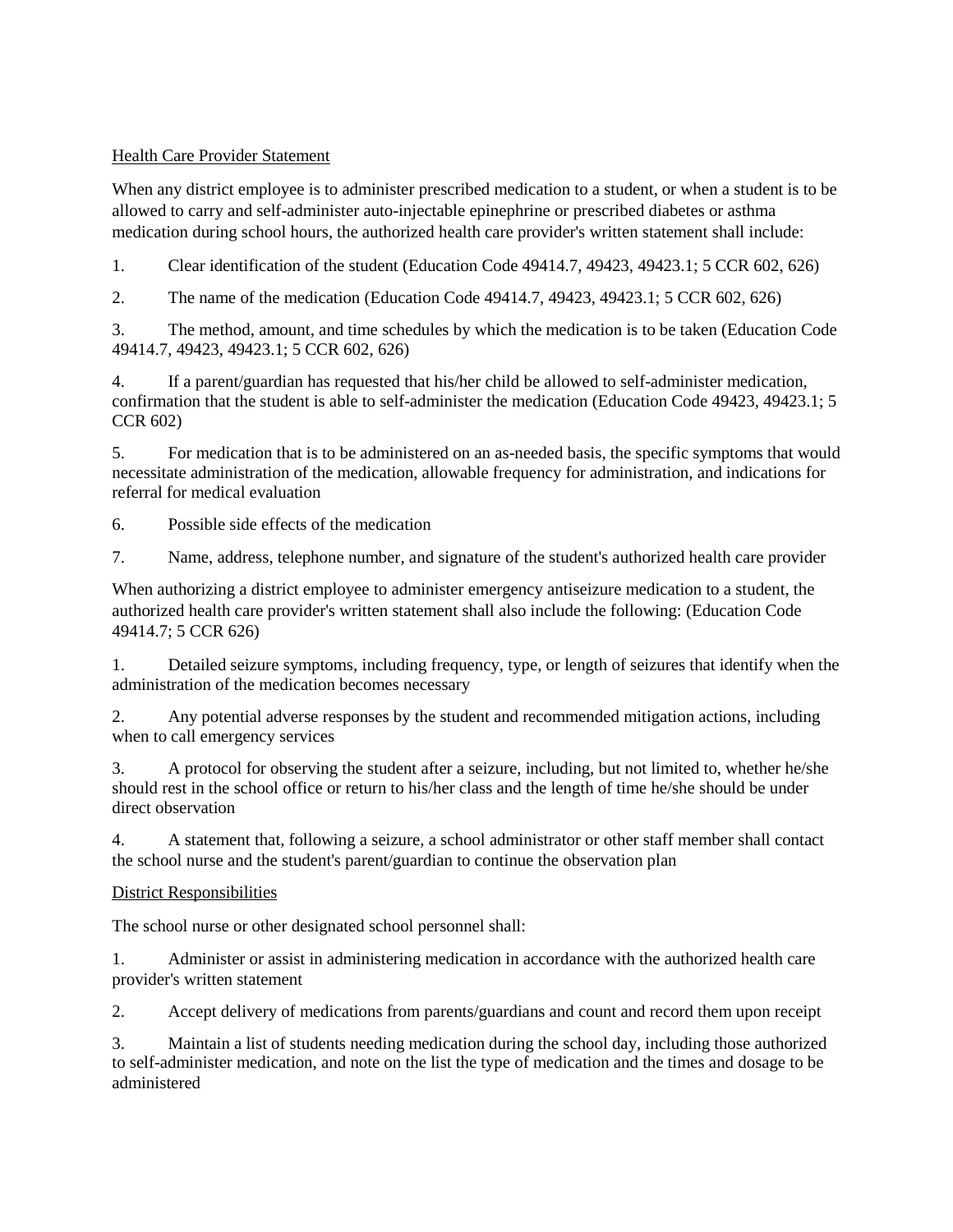4. Maintain for each student a medication log which includes:

a. A documentation system of students needing medication during the school day, including the type of medication times and dosage, as well as a list of students who are authorized to self-administer medication.

b. Maintain a medication log documenting the administration of medication including the student's name; name of medication the student is required to take; dose of medication; method by which the student is required to take the medication; time the medication is to be taken during the regular school day; date(s) on which the student is required to take the medication; physician's name and contact information; and a space for daily recording of medication administration. The daily record shall contain the date, time, amount of medication administered, and signature of the individual administering the medication.

c. Maintain for each student a medication record which may include the authorized health care provider's written statement, the parent/guardian's written statement, the medication log, and any other written documentation related to the administration of medication to the student

5. Ensure that student confidentiality is appropriately maintained (cf. 5125 - Student Records)

6. Coordinate and, as appropriate, ensure the administration of medication during field trips and other school-related activities (cf. 5148.2 - Before/After School Programs) (cf. 6145.2 - Athletic Competition) (cf. 6153 - School-Sponsored Trips)

7. Report to a student's parent/guardian and the site administrator any refusal by the student to take his/her medication

8. Keep all medication to be administered by the district in a locked drawer or cabinet

9. As needed, communicate with a student's authorized health care provider and/or pharmacist regarding the medication and its effects

10. Counsel other designated school personnel regarding the possible effects of a medication on a student's physical, intellectual, and social behavior, as well as possible behavioral signs and symptoms of adverse side effects, omission, or overdose

11. Ensure that any unused, discontinued, or outdated medication is returned to the student's parent/guardian at the end of the school year or, if the medication cannot be returned, dispose of it in accordance with state laws and local ordinances

12. Provide immediate medical assistance if needed and report to the site administrator, the student's parent/guardian, and, if necessary, the student's authorized health care provider any instance when a medication is not administered properly, including administration of the wrong medication or failure to administer the medication in accordance with authorized health care provider's written statement

The Superintendent or designee shall provide epinephrine auto-injectors to school nurses or other employees who have volunteered to administer them in an emergency and have received training. The school nurse, or a volunteer employee when a school nurse or physician is unavailable, may administer an epinephrine auto-injector to provide emergency medical aid to any person suffering, or reasonably believed to be suffering, from potentially life-threatening symptoms of anaphylaxis at school or a school activity. (Education Code 49414)

At least once per school year, the Superintendent or designee shall distribute to all staff a notice requesting volunteers to be trained to administer an epinephrine auto-injector and describing the training that the volunteer will receive. (Education Code 49414)